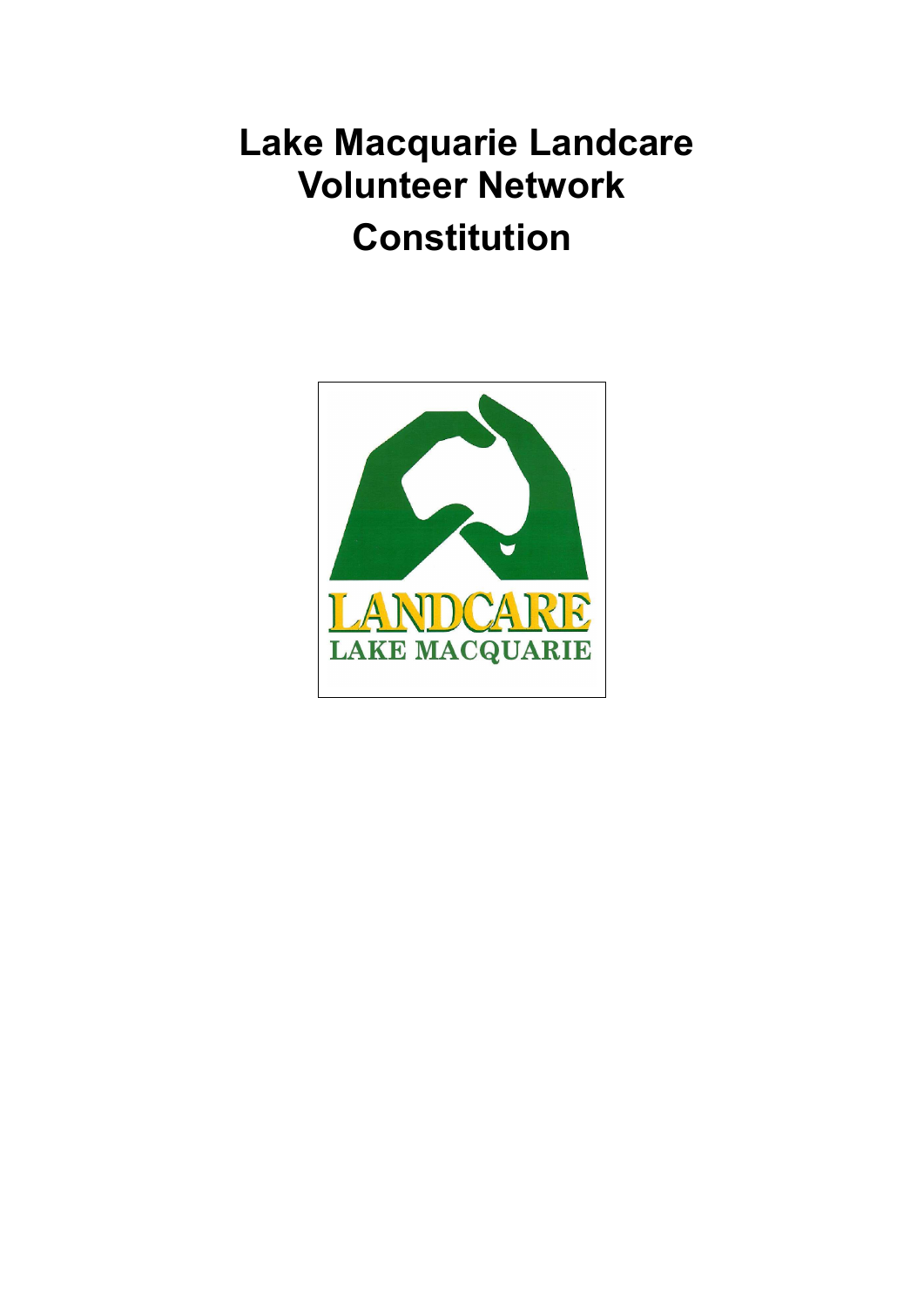1

# **CONSTITUTION**

# **CONTENTS**

| Part 1 | <b>Introduction and Definitions</b>                  | 4                       |
|--------|------------------------------------------------------|-------------------------|
| Part 2 | <b>Membership and Voting</b>                         | 4                       |
| 2.1    | <b>Eligibility for membership and voting</b>         | 4                       |
| 2.2    | <b>Membership entitlements not transferable</b>      | 4                       |
| 2.3    | <b>Cessation of membership</b>                       | 5                       |
| 2.4    | <b>Resignation of membership</b>                     | 5                       |
| 2.5    | <b>Register of members</b>                           | 6                       |
| 2.6    | <b>Fees and subscriptions</b>                        | 6                       |
| 2.7    | <b>Members liabilities</b>                           | 6                       |
| 2.8    | <b>Resolution of disputes</b>                        | 6                       |
| 2.9    | <b>Discipling of members</b>                         | 6                       |
| 2.10   | Right of appeal of disciplined member                | $\overline{7}$          |
| Part 3 | The committee                                        | 7                       |
| 3.1    | <b>Powers of the committee</b>                       | $\overline{\mathbf{7}}$ |
| 3.2    | Composition and membership of the committee          | 8                       |
| 3.3    | <b>Election of committee members</b>                 | 8                       |
| 3.4    | <b>Secretary</b>                                     | $\boldsymbol{9}$        |
| 3.5    | <b>Treasurer</b>                                     | $\boldsymbol{9}$        |
| 3.6    | <b>Public Officer</b>                                | 9                       |
| 3.7    | <b>Casual vacancies</b>                              | 10                      |
| 3.8    | <b>Removal of committee members</b>                  | 11                      |
| 3.9    | <b>Committee meetings and quorum</b>                 | 11                      |
| 3.10   | Delegation by committee to sub-committee             | 12                      |
| 3.11   | <b>Voting and decisions</b>                          | 12                      |
| Part 4 | <b>General meetings</b>                              | 12                      |
| 4.1    | Annual general meetings - holding of                 | 12                      |
| 4.2    | Annual general meetings - calling of and business at | 13                      |
| 4.3    | Special general meetings - calling of                | 13                      |
| 4.4    | <b>Notice</b>                                        | 13                      |
| 4.5    | <b>Quorum for general meetings</b>                   | 14                      |
| 4.6    | <b>Presiding member</b>                              | 14                      |
| 4.7    | <b>Adjournment</b>                                   | 14                      |
| 4.8    | <b>Making of decisions</b>                           | 15                      |
| 4.9    | <b>Special resolutions</b>                           | 15                      |
| 4.10   | Voting                                               | 15                      |
| 4.11   | <b>Proxy votes not permitted</b>                     | 15                      |
| 4.12   | <b>Postal or electronic ballots</b>                  | 15                      |
| Part 5 | <b>Miscellaneous</b>                                 | 16                      |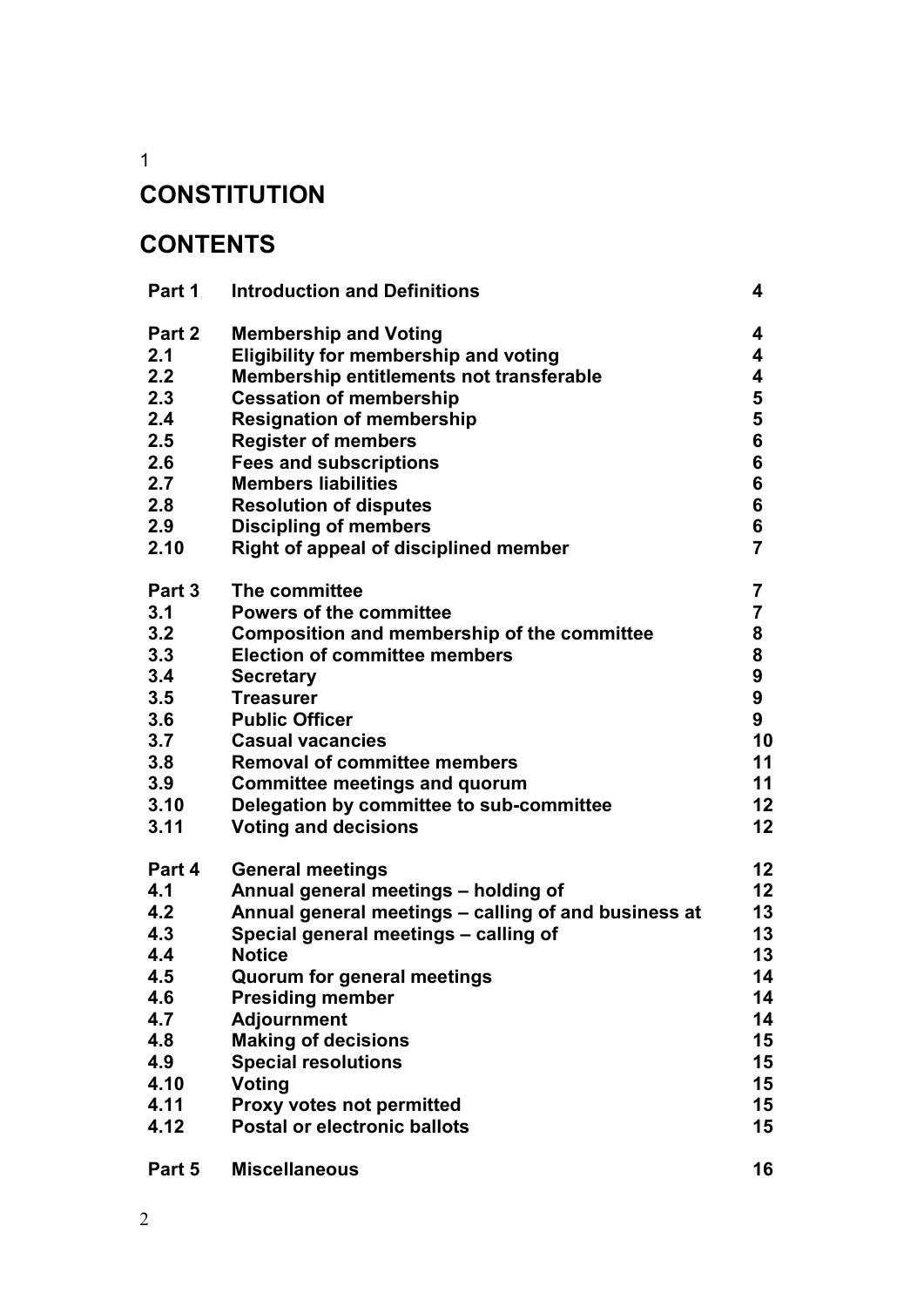| 5.1  | <b>Insurance</b>                        | 16 |
|------|-----------------------------------------|----|
| 5.2  | <b>Funds - source</b>                   | 16 |
| 5.3  | <b>Funds - management</b>               | 16 |
| 5.4  | Network is non-profit                   | 16 |
| 5.5  | Distribution of property on winding up  | 16 |
| 5.6  | Change of name, objects or constitution | 16 |
| 5.7  | <b>Custody of books etc</b>             | 17 |
| 5.8  | <b>Inspection of books etc</b>          | 17 |
| 5.9  | <b>Service of notices</b>               | 17 |
| 5.10 | <b>Financial year</b>                   | 18 |
| 5.11 | <b>Amalgamation of associations</b>     | 18 |
| 5.12 | <b>Public fund</b>                      | 18 |
| 5.13 | <b>Rules for public fund</b>            | 19 |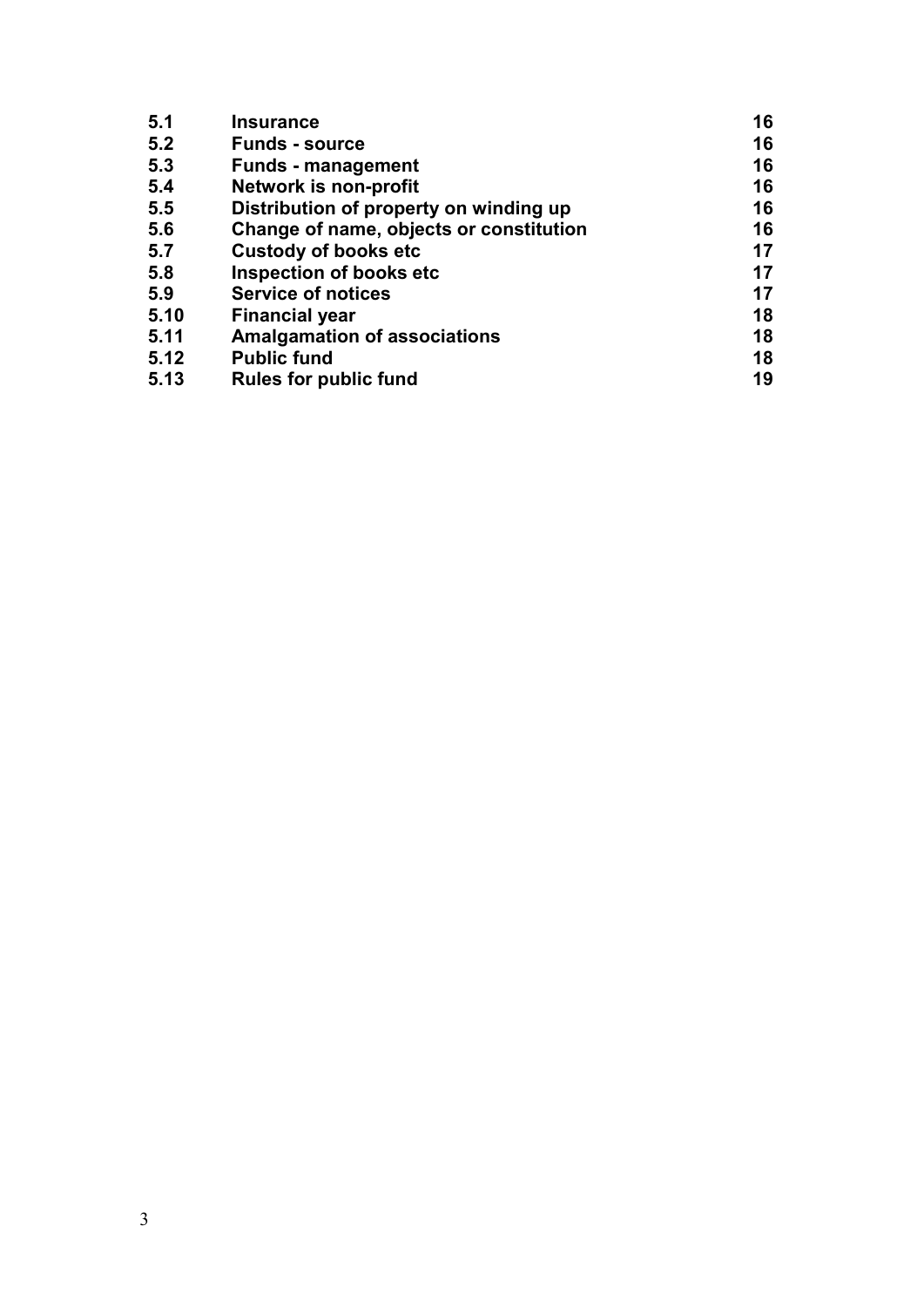# Part 1 – Introduction and definitions

# 1. Definitions

(1) In this constitution:

ordinary committee member means a member of the committee who is not an office-bearer of the association.

#### Ordinary member means a member of a Landcare Group registered with Lake Macquarie City Council by completion of a registration form.

#### secretary means:

- (a) the person holding office under this constitution as secretary of the association, or
- (b) if no such person holds that office the public officer of the Network.

special general meeting means a general meeting of the Network other than an annual general meeting.

the Act means the Associations Incorporation Act 2009.

the Regulation means the Associations Incorporation Regulation 2016.

- (2) In this constitution:
	- (a) a reference to a function includes a reference to a power, authority and duty, and
	- (b) a reference to the exercise of a function includes, if the function is a duty, a reference to the performance of the duty.
- (3) The provisions of the Interpretation Act 1987 apply to and in respect of this constitution in the same manner as those provisions would so apply if this constitution were an instrument made under the Act.

# Part 2. Membership and Voting

# 2.1. Eligibility for membership and voting

The Network has only ordinary members who are entitled to one vote each in person.

#### 2.2. Membership entitlements not transferable

A right, privilege or obligation which a person has by reason of being a member of the Network.

- (a) is not capable of being transferred or transmitted to another person, and
- (b) terminates on cessation of the person's membership.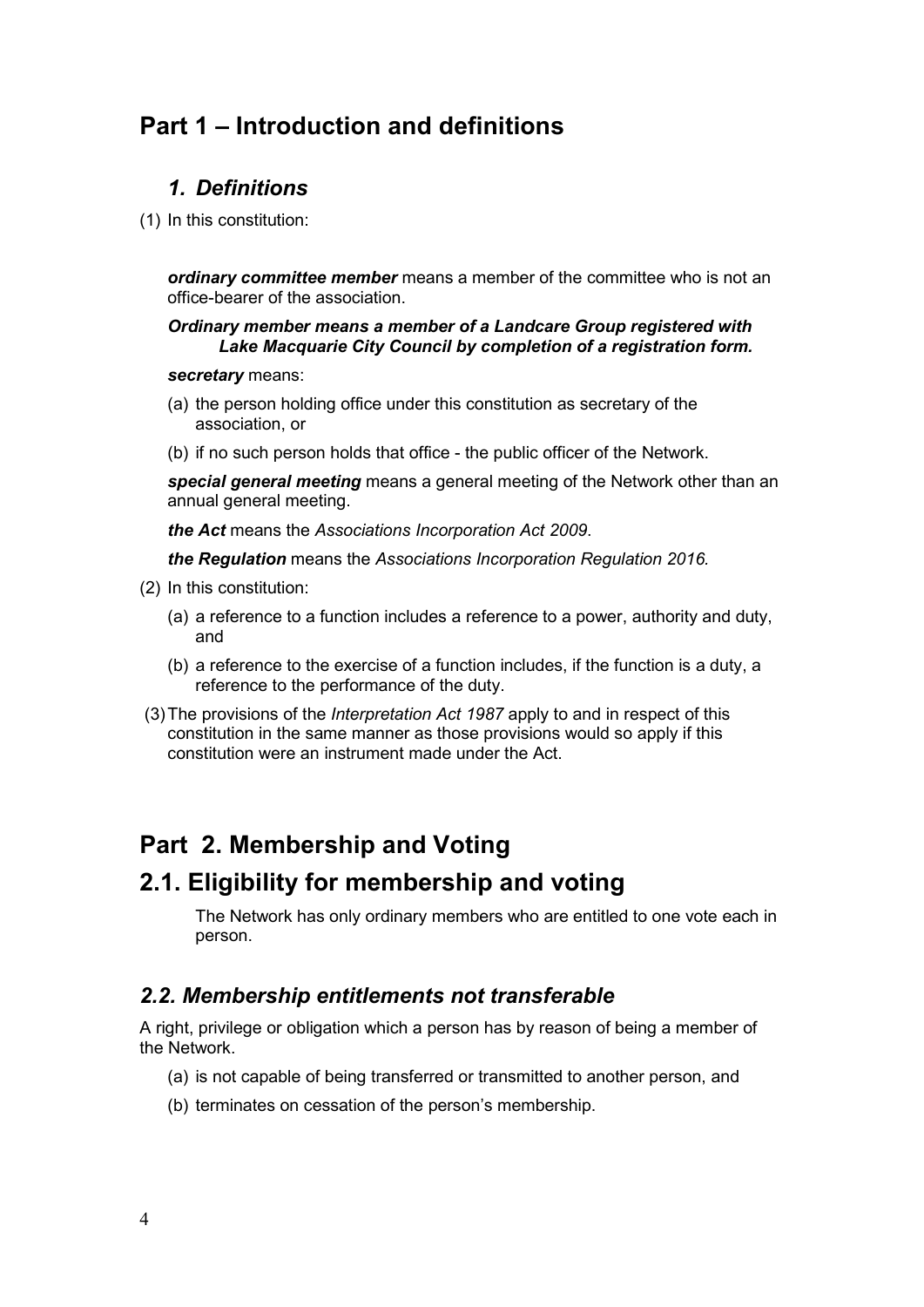# 2.3. Cessation of membership

A person ceases to be a member of the Network if the person

- (a) dies, or
- (b) resigns membership, or
- (c) is expelled from the Network or
- (d) fails to pay the annual membership fee under Clause 2.6 (1) within three months after the fee is due.

#### 2.4. Resignation of membership

- (1) A member of the Network may resign from membership of the Network by first giving to the secretary written notice of at least one month (or any other period that the committee may determine) of the member's intention to resign. On the expiration of the period of notice, the member ceases to be a member.
- (2) If a member of the Network ceases to be a member under subclause (1), and in every other case where a member ceases to hold membership, the secretary must make an appropriate entry in the register of members recording the date on which the member ceased to be a member.

# 2.5. Register of members

- (1) The public officer or other delegated Network committee member must establish and maintain a register of members of the Network specifying the name and postal or residential address of each person who is a member of the Network together with the date on which the person became a member.
- (2) The register of members must be kept in New South Wales:
	- (a) at the main premises of the network, or
	- (b) if the Network has no premises, at the Network's official address.
- (3) The register of members must be open for inspection, free of charge, by any member of the Network at any reasonable hour.
- (4) If a member requests that any information contained on the register about the member (other than the member's name) not be available for inspection, that information must not be made available for inspection.
- (5) A member must not use information about a person obtained from the register to contact or send material to the person, other than for:
	- (a) the purposes of sending the person a newsletter, a notice in respect of a meeting or other event relating to the Network or other material relating to the Network, or
	- (b) any other purpose necessary to comply with a requirement of the Act or the Regulation.
- (6) If the register of members is kept in an electronic form:
	- (a) it must be convertible to hard copy and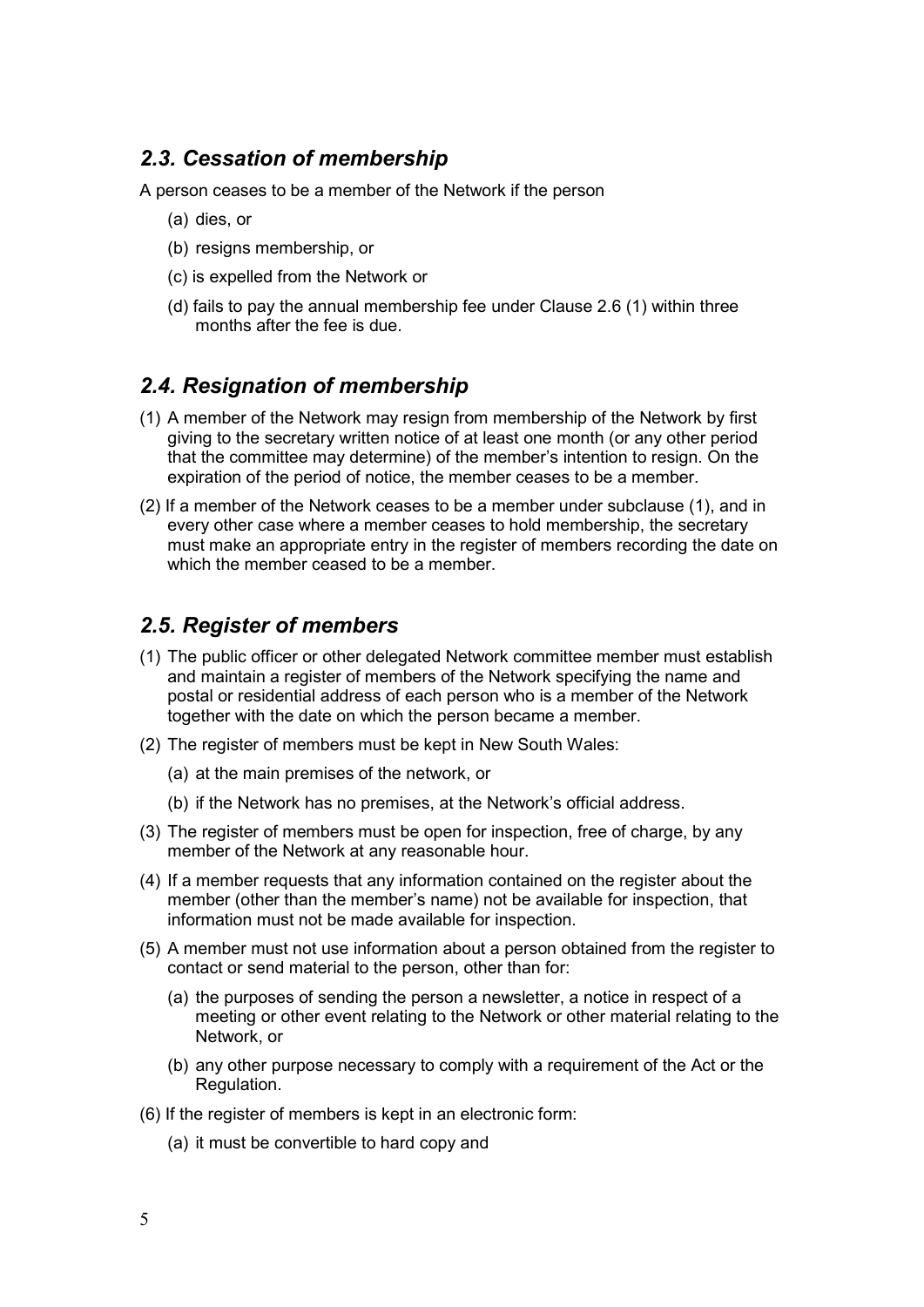(b) the requirements of subclause (2) and (3) apply as if a reference to the register of members is a reference to a current hard copy of the register of members.

#### 2.6. Fees and subscriptions

(1) A member of the Network must, on admission to membership, pay to the Network a fee as determined annually by the committee.

#### 2.7. Members' liabilities

The liability of a member of the Network to contribute towards the payment of the debts and liabilities of the association or the costs, charges and expenses of the winding up of the Network is limited to the amount, if any, unpaid by the member in respect of any written commitment to provide funds.

# 2.8. Resolution of disputes

- (1) A dispute between a member and another member (in their capacity as members) of the Network, or a dispute between a member or members and the Network, are to be referred to a Community Justice Centre for mediation under the Community Justice Centres Act 1983.
- (2) If a dispute is not resolved by mediation within 3 months of the referral to a Community Justice Centre, the dispute is to be referred to arbitration.
- (3) The Commercial Arbitration Act 2010 applies to any such dispute referred to arbitration.

# 2.9. Disciplining of members

- (1) A complaint may be made to the committee by any person that a member of the Network:
	- (a) has refused or neglected to comply with a provision or provisions of this constitution, or
	- (b) has wilfully acted in a manner prejudicial to the interests of the Network.
- (2) The committee may refuse to deal with a complaint if it considers the complaint to be trivial or vexatious in nature.
- (3) If the committee decides to deal with the complaint, the committee:
	- (a) must cause notice of the complaint to be served on the member concerned, and
	- (b) must give the member at least 14 days from the time the notice is served within which to make submissions to the committee in connection with the complaint, and
	- (c) must take into consideration any submissions made by the member in connection with the complaint.
- (4) The committee may, by resolution, expel the member from the Network or suspend the member from membership of the Network if, after considering the complaint and any submissions made in connection with the complaint, it is satisfied that the facts alleged in the complaint have been proved and the expulsion or suspension is warranted in the circumstances.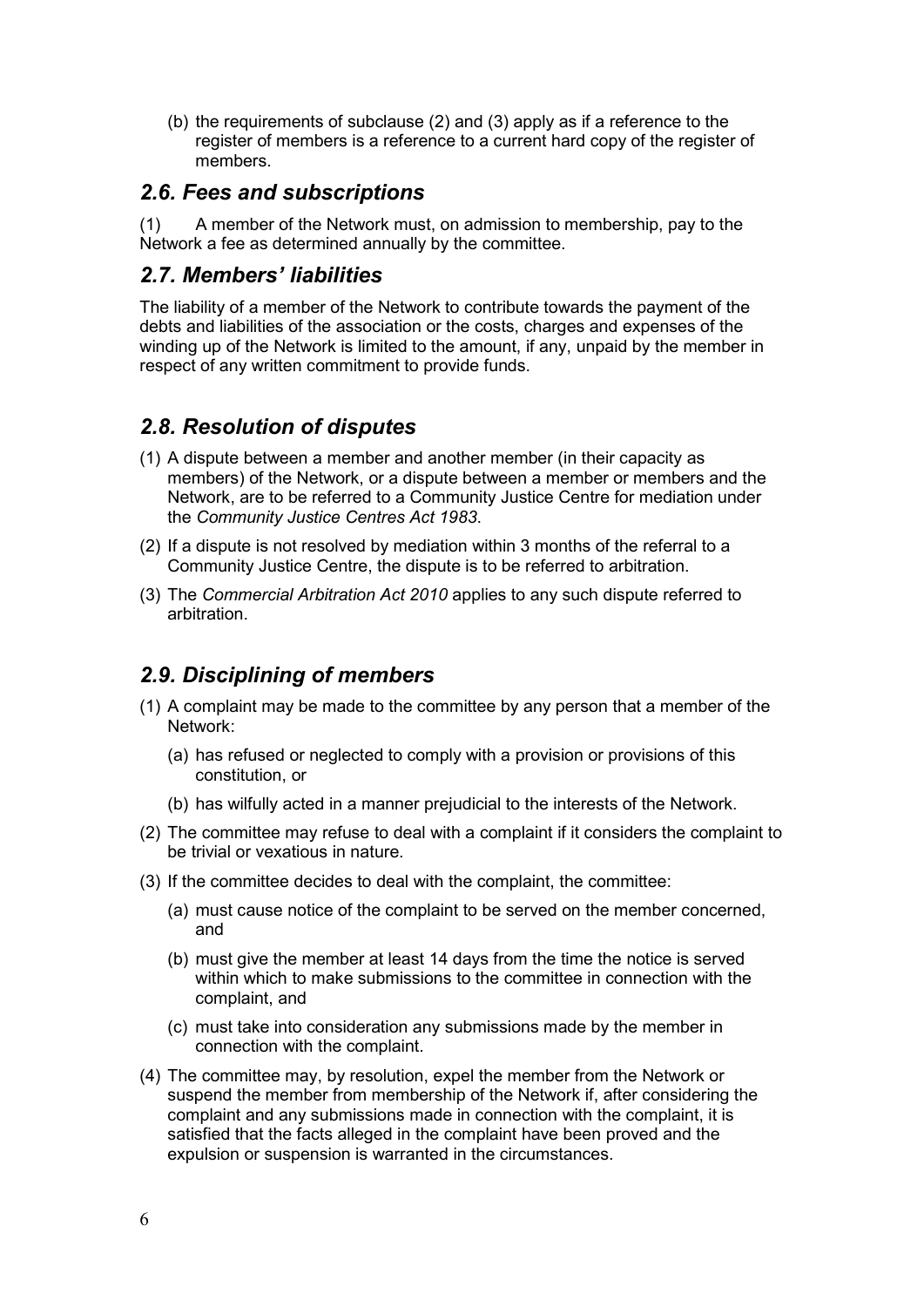- (5) If the committee expels or suspends a member, the secretary must, within 7 days after the action is taken, cause written notice to be given to the member of the action taken, of the reasons given by the committee for having taken that action and of the member's right of appeal under clause 2.10
- (6) The expulsion or suspension does not take effect:
	- (a) until the expiration of the period within which the member is entitled to appeal against the resolution concerned, or
	- (b) if within that period the member exercises the right of appeal, unless and until the association confirms the resolution under clause 2.10, whichever is the later.

# 2.10. Right of appeal of disciplined member

- (1) A member may appeal to the Network in a general meeting against a resolution of the committee under clause 2.9, within 7 days after notice of the resolution is served on the member, by lodging with the secretary a notice to that effect.
- (2) The notice may, but need not, be accompanied by a statement of the grounds on which the member intends to rely for the purposes of the appeal.
- (3) On receipt of a notice from a member under subclause (1), the secretary must notify the committee which is to convene a general meeting of the Network to be held within 28 days after the date on which the secretary received the notice.
- (4) At a general meeting of the Network convened under subclause (3):
	- (a) no business other than the question of the appeal is to be transacted, and
	- (b) the committee and the member must be given the opportunity to state their respective cases orally or in writing, or both, and
	- (c) the members present are to vote by secret ballot on the question of whether the resolution should be confirmed or revoked.
- (5) The appeal is to be determined by a simple majority of votes cast by members of the Network.

#### Part 3 The Committee

.

#### 3.1. Powers of the committee

Subject to the Act, the Regulation and this constitution and to any resolution passed by the Network in general meeting, the committee:

- (a) is to control and manage the affairs of the Network, and
- (b) may exercise all such functions as may be exercised by the Network, other than those functions that are required by this constitution to be exercised by a general meeting of members of the Network, and
- (c) has power to perform all such acts and do all such things as appear to the committee to be necessary or desirable for the proper management of the affairs of the Network.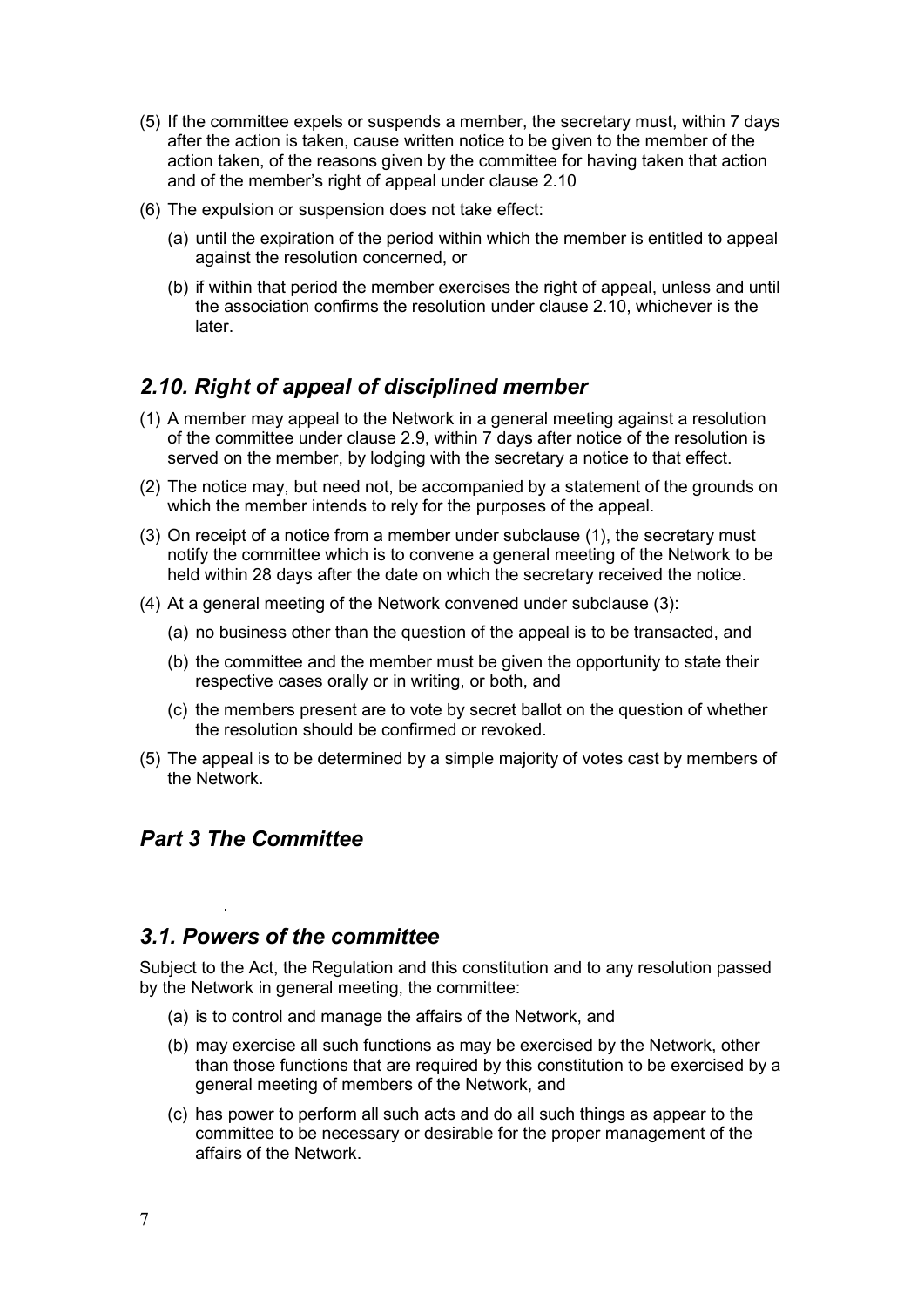#### 3.2. Composition and membership of committee

- (1) The committee is to consist of:
	- (a) the office bearers of the Network, and
	- (b) at least three ordinary committee members,
	- each of whom is to be elected at the annual general meeting of the Network under Clause 3.3
- (2) The total number of committee members is to be at least 7.
- (3) The office bearers of the Network are as follows:
	- (a) the chair,
	- (b) the deputy chair
	- (c) the treasurer and
	- (d) the secretary
- (4) A committee member may hold up to two offices (other than both offices of chair and deputy chair).
- (5) The maximum number of terms an office bearer may hold is two terms.
- (6) In the event that an office bearer has completed two terms of office, and in the event that there are no other nominations for the office, an office bearer may hold office for an additional term.

(7) The maximum number of committee members from the any Landcare Group is two.

(8) Employees of Lake Macquarie City Council are not eligible for membership of the committee.

# 3.3. Election of committee members

- (1) Nominations of candidates for election as office-bearers of the Network or as ordinary committee members:
	- (a) must be made in writing, signed by 2 members of the Network and accompanied by the written consent of the candidate (which may be endorsed on the form of the nomination), and
	- (b) must be delivered to the secretary of the Network at least 7 days before the date fixed for the holding of the annual general meeting at which the election is to take place.
- (2) If insufficient nominations are received to fill all vacancies on the committee, the candidates nominated are taken to be elected and further nominations are to be received at the annual general meeting.
- (3) If insufficient further nominations are received, any vacant positions remaining on the committee are taken to be casual vacancies.
- (4) If the number of nominations received is equal to the number of vacancies to be filled, the persons nominated are taken to be elected.
- (5) If the number of nominations received exceeds the number of vacancies to be filled, a ballot is to be held.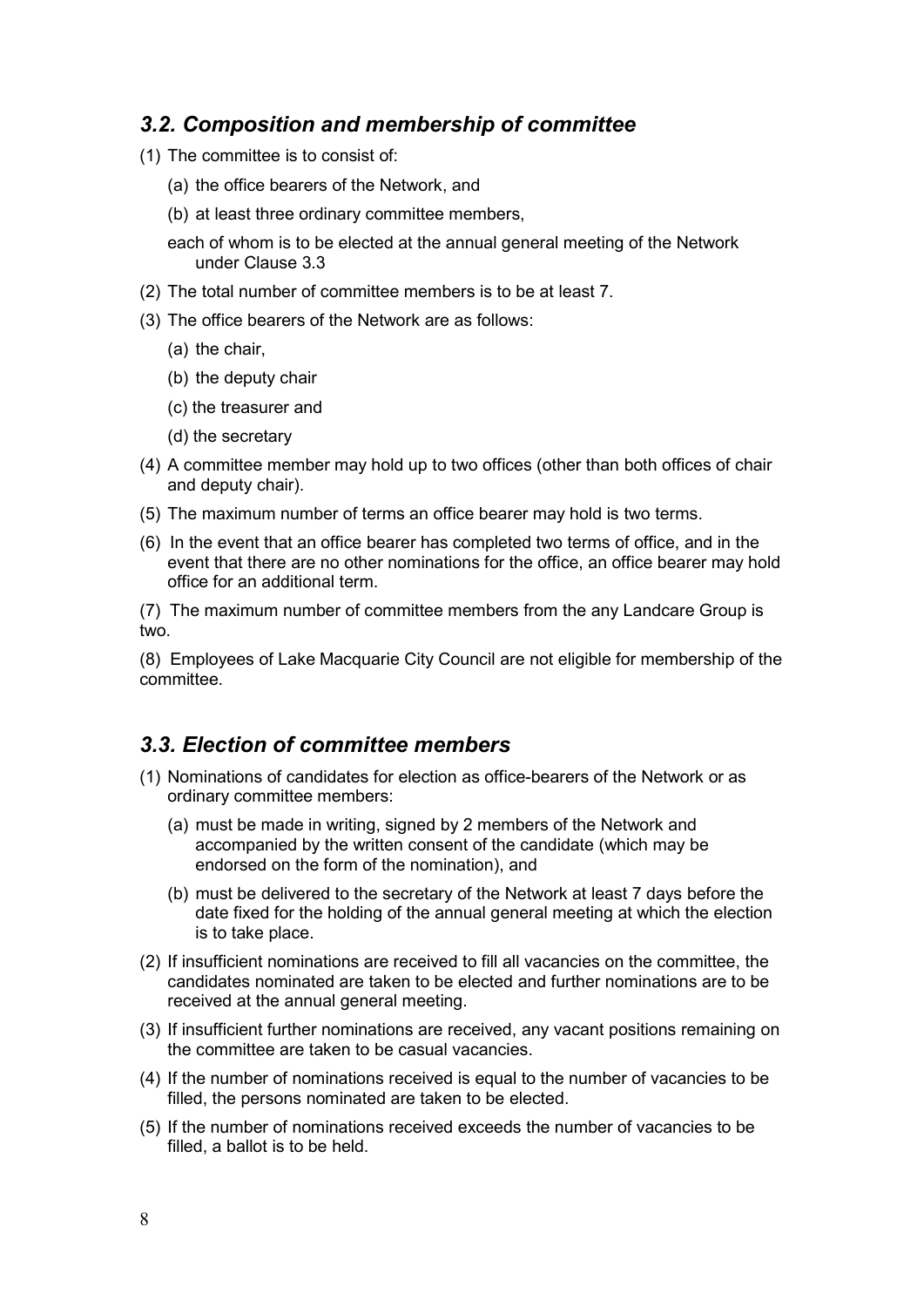- (6) The ballot for the election of office-bearers and ordinary committee members of the committee is to be conducted at the annual general meeting, however no proxy or postal voting be allowed.
- (7) A person nominated as a candidate for election as an office-bearer or as an ordinary committee member of the Network must be a member of the Network.

### 3.4. Secretary

- (1) The Secretary of the Network must, as soon as practicable after being appointed as secretary, lodge notice with the Network of his or her address.
- (2) It is the duty of the Secretary to keep minutes of:
	- (a) all appointments of office-bearers and members of the committee, and
	- (b) the names of members of the committee present at a committee meeting or a general meeting, and
	- (c) all proceedings at committee meetings and general meetings.
- (3) Minutes of proceedings at a meeting must be signed by the chair of the meeting or by the chair of the next succeeding meeting. The signature of the chair may be transmitted by electronic means for the purposes of the sub clause.
- (4) The Secretary ensures that all correspondence and official records other than financial records are current and available; that meeting papers are distributed; that correspondence is dealt with in a timely manner; and that requirements of incorporation are met.

#### 3.5. Treasurer

It is the duty of the Treasurer of the Network to ensure:

(a) that all money due to the Network is collected and received and that all payments authorised by the Network are made, and

(b) that correct books and accounts are kept showing the financial affairs of the Network, including full details of all receipts and expenditure connected with the activities of the Network.

 (c) that reports and information are presented to Committee members at each meeting and the AGM.

#### 3.6. Public Officer

The committee shall ensure that a person is appointed as Public Officer. The first Public Officer shall be the person who completed the application for incorporation of the Network.

- 1) The Committee may at any time remove the Public Officer and appoint a new Public Officer provided that the person appointed is 18 years of age or older and a resident of New South Wales. The Public Officer shall be deemed to have vacated their position in the following circumstances:
	- death:
	- resignation;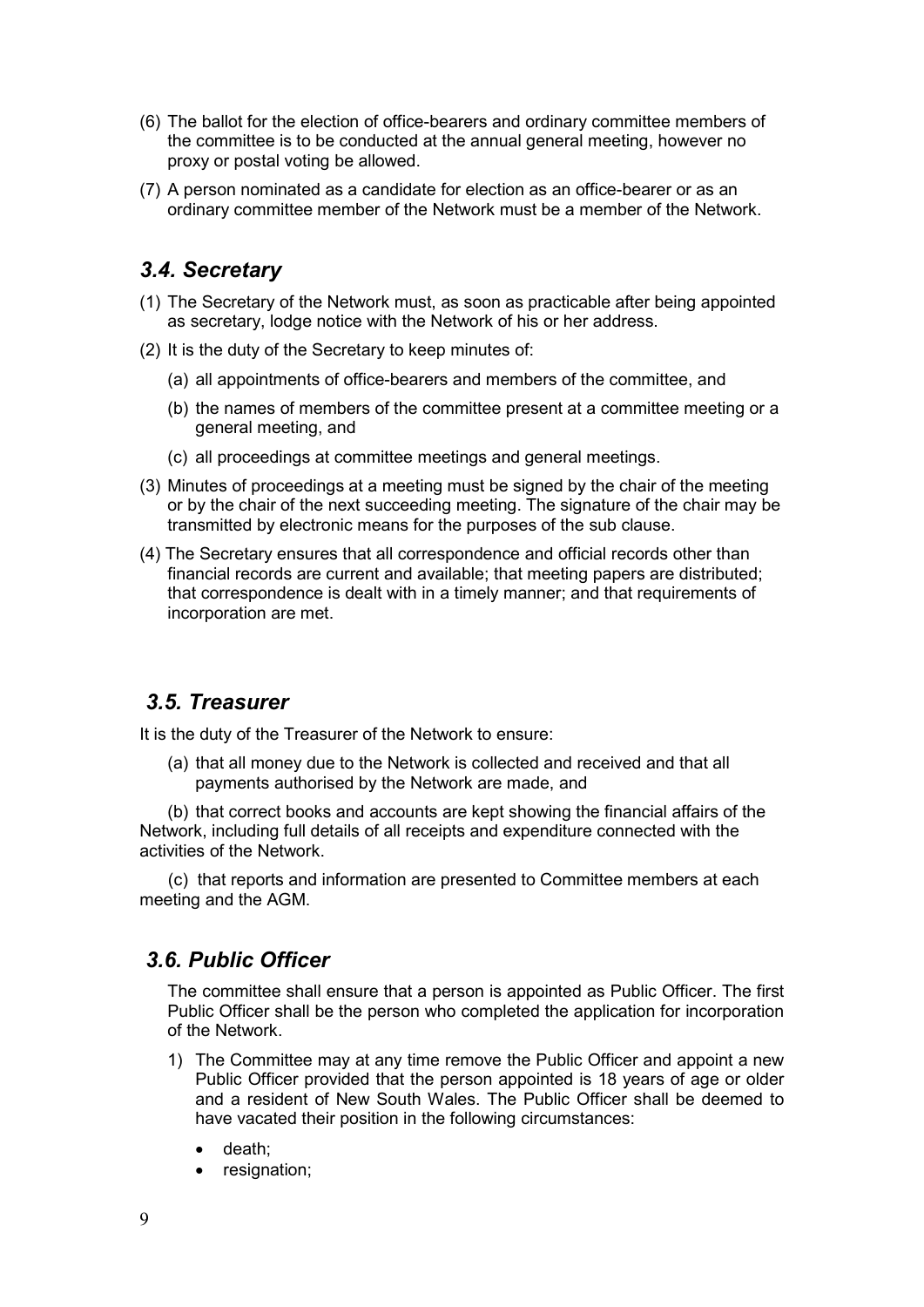- removal by the committee or at a general meeting;
- bankruptcy or financial insolvency;
- mental illness; or
- residency outside New South Wales,

and upon vacating office, is responsible for returning all documents to a committee member within 14 days.

- 2) When a vacancy occurs in the position of Public Officer the committee shall within 14 days notify the Department of Fair Trading by the prescribed form and appoint a new Public Officer.
- 3) The Public Officer is required to notify the Department of Fair Trading by the prescribed form in the following circumstances:
	- appointment (within 14 days);
	- a change of residential address (within 14 days);
	- a change in the Network's objectives or rules (within one month);
	- the Network's financial affairs (the Annual Statement) (within one month after the annual general meeting);
	- a change in the Network's name (within one month).
- 4) The Public Officer may be an office bearer, committee member, member or any other person regarded as suitable for the position by the committee.
- 5) The Public Officer shall have custody of books and records of the Network, and such items shall be kept at the main premises of the Network.

#### 3.7. Casual vacancies

- (1) In the event of a casual vacancy occurring in the membership of the committee, the committee may appoint a member of the Network to fill the vacancy and the member so appointed is to hold office, subject to this constitution, until the conclusion of the annual general meeting next following the date of the appointment.
- (2) A casual vacancy in the office of a member of the committee occurs if the member:
	- (a) dies, or
	- (b) ceases to be a member of the Network, or
	- (c) becomes an insolvent under administration within the meaning of the Corporations Act 2001 of the Commonwealth, or
	- (d) resigns office by notice in writing given to the secretary, or
	- (e) is removed from office under clause 3.8, of the Associations Incorporation Regulation 2010 or
	- (f) becomes a mentally incapacitated person, or
	- (g) is absent without the consent of the committee from 3 consecutive meetings of the committee and has been notified of this after 2 consecutive absences without consent, or
	- (h) is convicted of an offence involving fraud or dishonesty for which the maximum penalty on conviction is imprisonment for not less than 3 months, or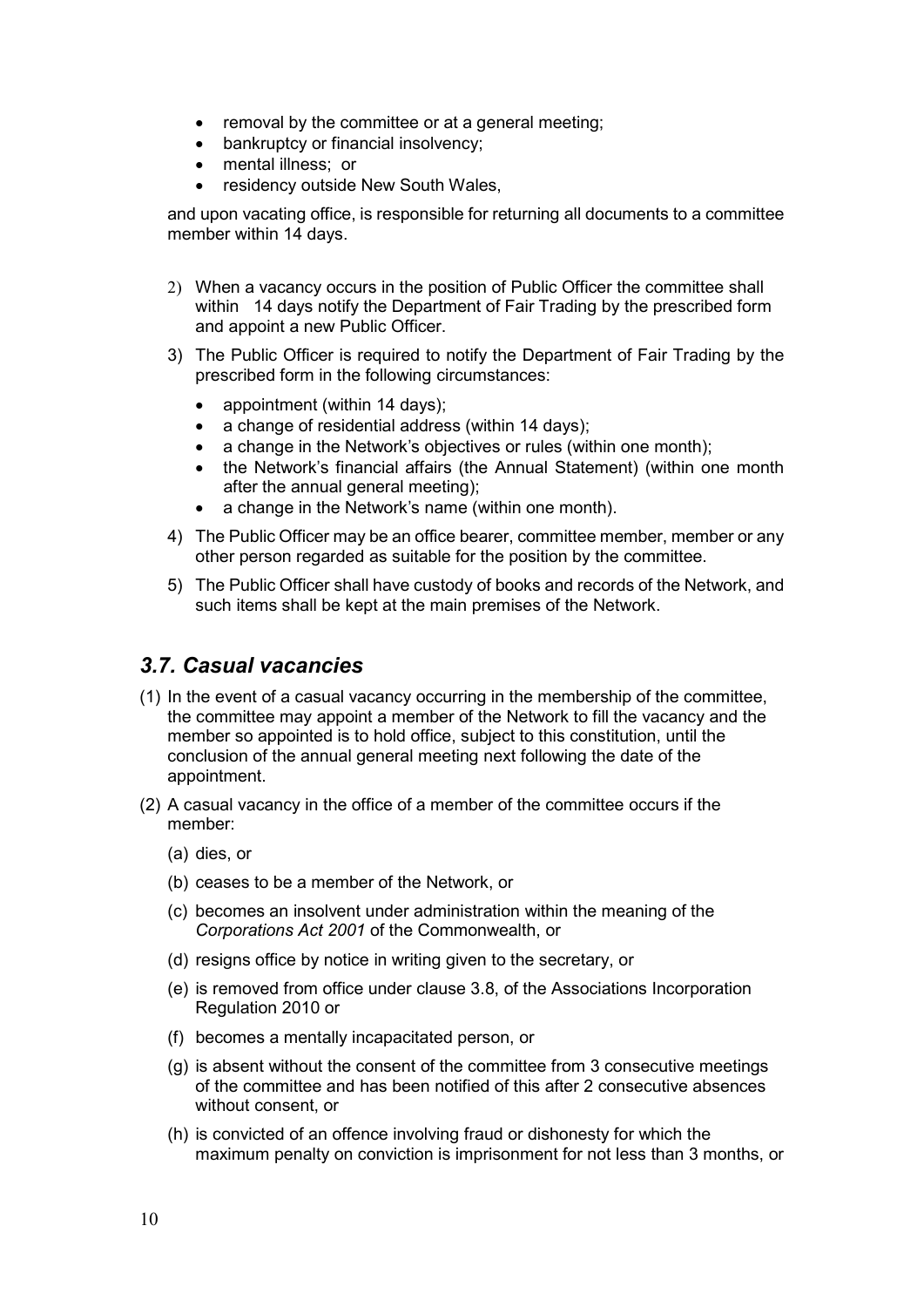(i) is prohibited from being a director of a company under Part 2D.6 (Disqualification from managing corporations) of the Corporations Act 2001 of the Commonwealth.

#### 3.8. Removal of Committee members

- (1) The Network Committee in a meeting may by resolution remove any member of the committee from the office of member before the expiration of the member's term of office and may by resolution appoint another person to hold office until the expiration of the term of office of the member so removed.
- (2) If a member of the committee to whom a proposed resolution referred to in subclause (1) relates makes representations in writing to the secretary or chair (not exceeding a reasonable length) and requests that the representations be notified to the members of the Network Committee, the Secretary or the Chair may send a copy of the representations to each member of the Network Committee or, if the representations are not so sent, the member is entitled to require that the representations be read out at the meeting at which the resolution is considered.

#### 3.9. Committee meetings and quorum

- (1) The committee must meet at least 3 times in each period of 12 months at such place and time as the committee may determine.
- (2) Additional meetings of the committee may be convened by the chairman or by any member of the committee.
- (3) Oral or written notice of a meeting of the committee must be given by the secretary to each member of the committee at least 48 hours (or such other period as may be unanimously agreed on by the members of the committee) before the time appointed for the holding of the meeting.
- (4) Notice of a meeting given under subclause (3) must specify the general nature of the business to be transacted at the meeting and no business other than that business is to be transacted at the meeting, except business which the committee members present at the meeting unanimously agree to treat as urgent business.
- (5) Any 4 members of the committee constitute a quorum for the transaction of the business of a meeting of the committee.
- (6) No business is to be transacted by the committee unless a quorum is present and if, within half an hour of the time appointed for the meeting, a quorum is not present, the meeting is to stand adjourned and reconvene within two weeks.
- (7) If at the adjourned meeting a quorum is not present within half an hour of the time appointed for the meeting, the meeting is to be dissolved.
- (8) At a meeting of the committee:
	- (a) the Chair or, in the Chair's absence, the Deputy-Chair is to preside, or
	- (b) if the Chair and the Deputy-Chair are absent or unwilling to act, one of the remaining members of the committee as may be chosen by the members present at the meeting is to preside.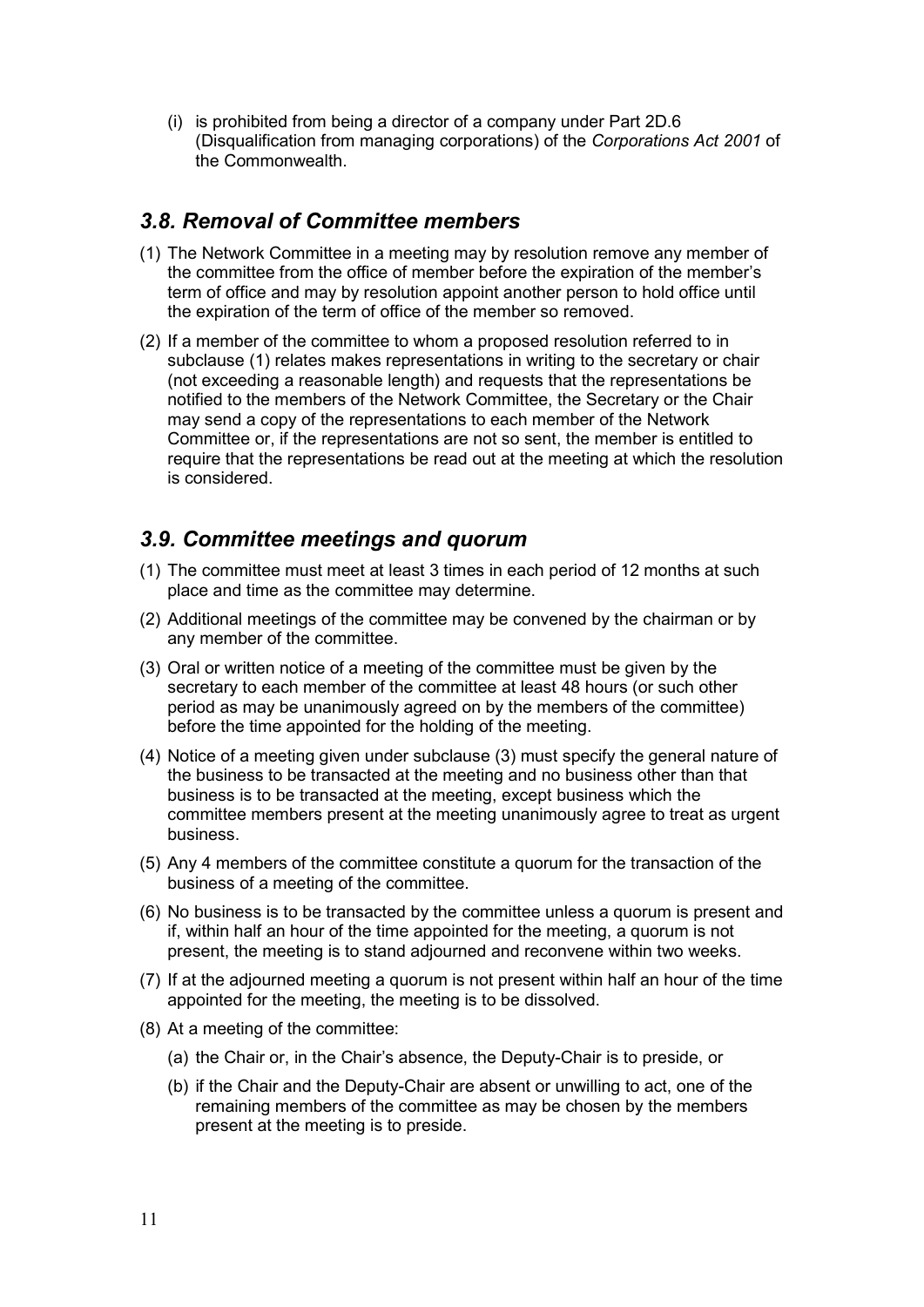# 3.10. Delegation by committee to sub-committee

- (1) The committee may, by instrument in writing, delegate to one or more subcommittees (consisting of an Executive member and such member or members of the Network as the committee thinks fit) the exercise of such of the functions of the committee as are specified in the instrument, other than:
	- (a) this power of delegation, and
	- (b) a function which is a duty imposed on the committee by the Act or by any other law.
- (2) A function the exercise of which has been delegated to a sub-committee under this clause may, while the delegation remains unrevoked, be exercised from time to time by the sub-committee in accordance with the terms of the delegation.
- (3) A delegation under this clause may be made subject to such conditions or limitations as to the exercise of any function, or as to time or circumstances, as may be specified in the instrument of delegation.
- (4) Despite any delegation under this clause, the committee may continue to exercise any function delegated.
- (5) Any act or thing done or suffered by a sub-committee acting in the exercise of a delegation under this clause has the same force and effect as it would have if it had been done or suffered by the committee.
- (6) The committee may, by instrument in writing, revoke wholly or in part any delegation under this clause.
- (7) A sub-committee may meet and adjourn as it thinks proper.

#### 3.11. Voting and decisions

- (1) Questions arising at a meeting of the committee or of any sub-committee appointed by the committee are to be determined by a majority of the votes of members of the committee or sub-committee present at the meeting.
- (2) Each member present at a meeting of the committee or of any sub-committee appointed by the committee (including the person presiding at the meeting) is entitled to one vote but, in the event of an equality of votes on any question, the person presiding may exercise a second or casting vote.
- (3) In the presence of a quorum, the committee may act despite any vacancy on the committee.
- (4) Any act or thing done or suffered, or purporting to have been done or suffered, by the committee or by a sub-committee appointed by the committee, is valid and effectual despite any defect that may afterwards be discovered in the appointment or qualification of any member of the committee or sub-committee.

# Part 4 - General meetings

#### 4.1. Annual general meetings - holding of

- (1) The Network must hold its first annual general meeting within 18 months after its registration under the Act.
- (2) The Network must hold its annual general meetings: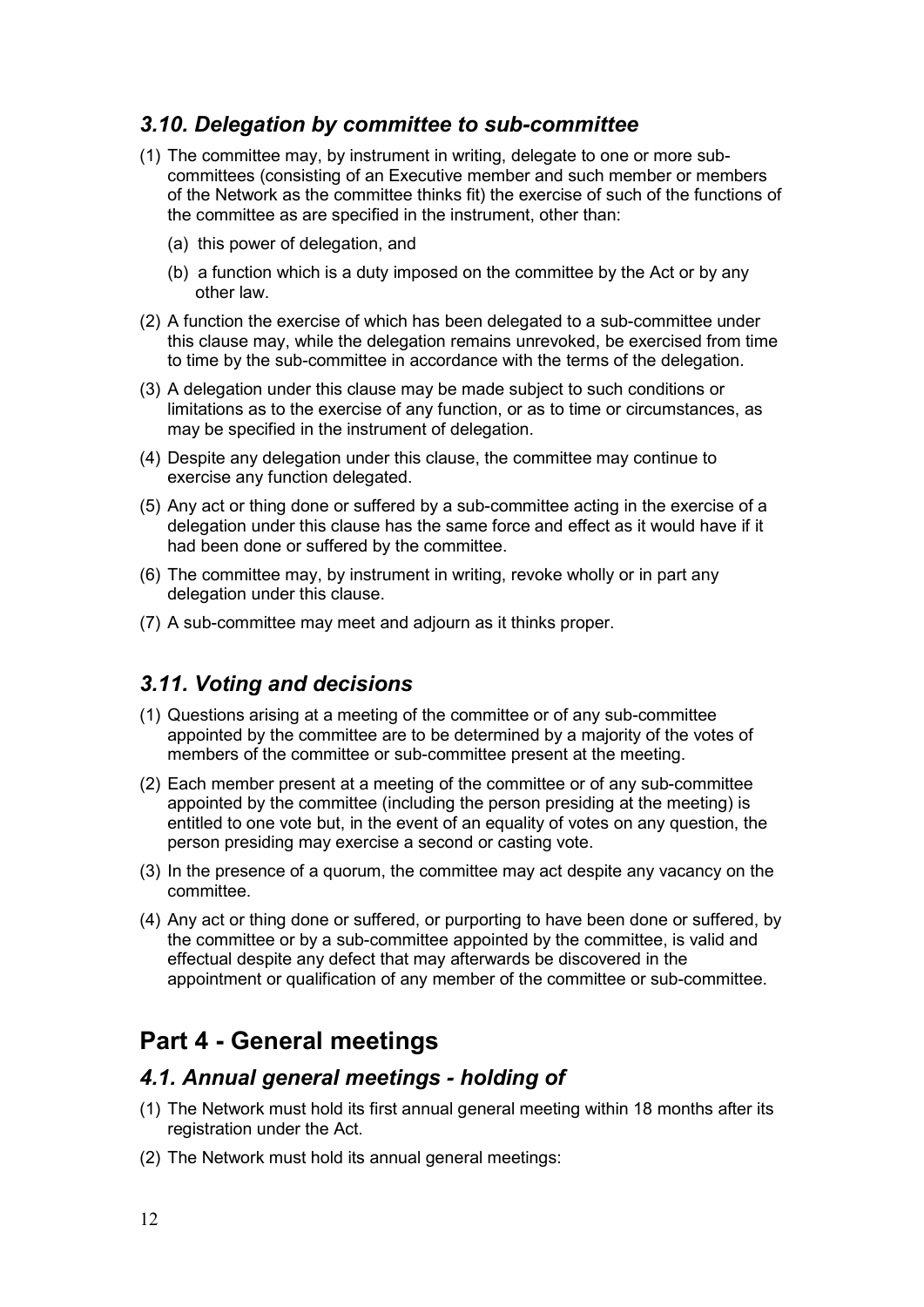- (a) within 6 months after the close of the Network's financial year, or
- (b) within such later time as may be allowed by the Director-General or prescribed by the Regulation.

#### 4.2. Annual general meetings - calling of and business at

- (1) The annual general meeting of the Network is, subject to the Act and to clause 4.1to be convened on such date and at such place and time as the committee thinks fit.
- (2) In addition to any other business which may be transacted at an annual general meeting, the business of an annual general meeting is to include the following:
	- (a) to confirm the minutes of the last preceding annual general meeting and of any special general meeting held since that meeting,
	- (b) to receive from the committee reports on the activities of the Network during the last preceding financial year,
	- (c) to elect office-bearers of the Network and ordinary committee members,
	- (d) to receive and consider any financial statement or report required to be submitted to members under the Act.
- (3) An annual general meeting must be specified as such in the notice convening it.

#### 4.3. Special general meetings - calling of

- (1) The committee may, whenever it thinks fit, convene a special general meeting of the Network.
- (2) The committee must, on the requisition in writing of at least 5 per cent of the total number of members, convene a special general meeting of the Network.
- (3) A requisition of members for a special general meeting:
	- (a) must state the purpose or purposes of the meeting, and
	- (b) must be signed by the members making the requisition, and
	- (c) must be lodged with the secretary, and
	- (d) may consist of several documents in a similar form, each signed by one or more of the members making the requisition.
- (4) If the committee fails to convene a special general meeting to be held within 1 month after that date on which a requisition of members for the meeting is lodged with the secretary, any one or more of the members who made the requisition may convene a special general meeting to be held not later than 3 months after that date.
- (5) A special general meeting convened by a member or members as referred to in subclause (4) above must be convened as nearly as is practicable in the same manner as general meetings are convened by the committee.

#### 4.4. Notice

(1) Except if the nature of the business proposed to be dealt with at a general meeting requires a special resolution of the Network, the secretary must, at least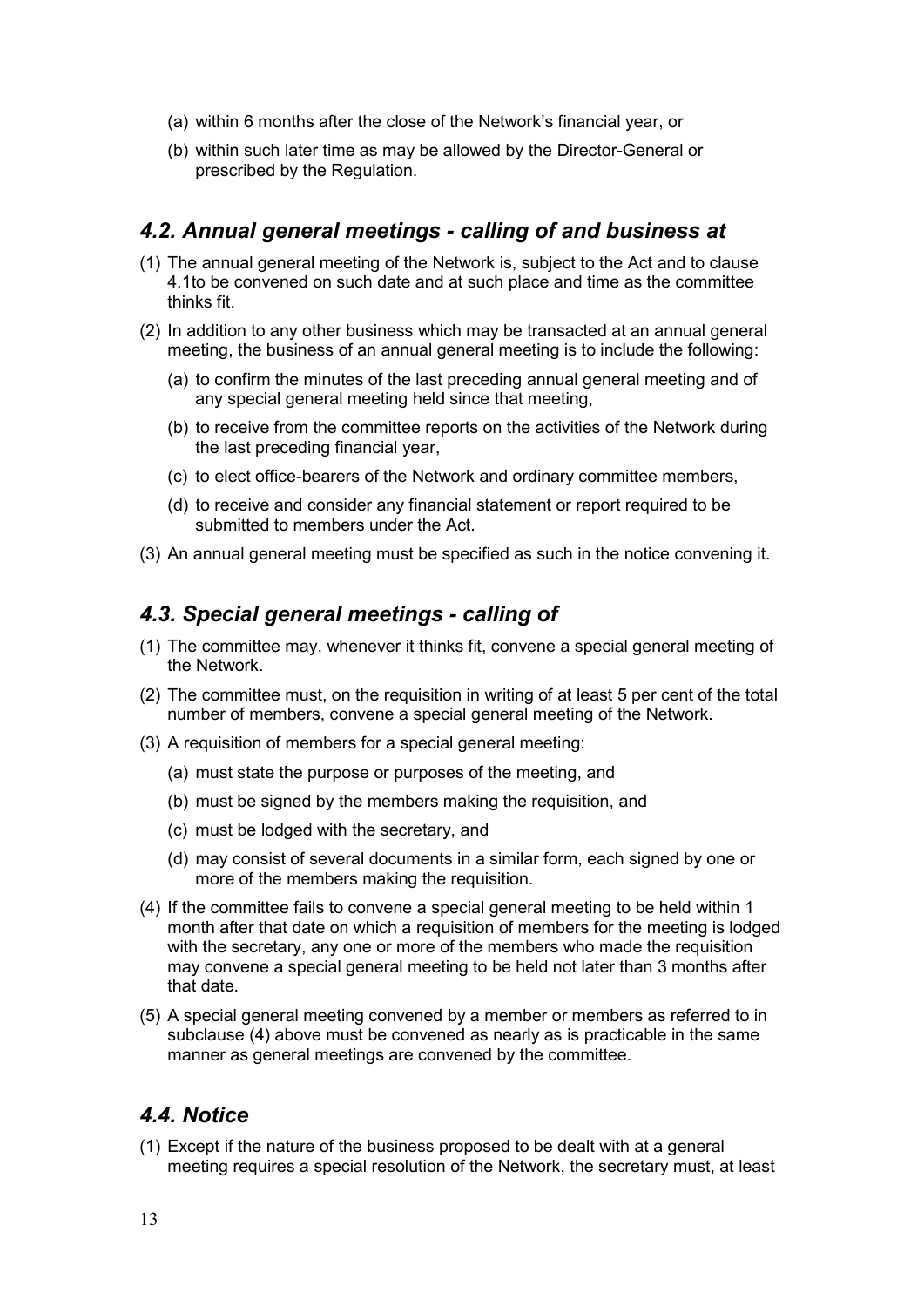14 days before the date fixed for the holding of the general meeting, give a notice to each member by email, newsletter or webpage specifying the place, date and time of the meeting and the nature of the business proposed to be transacted at the meeting.

- (2) If the nature of the business proposed to be dealt with at a general meeting requires a special resolution of the Network, the secretary must, at least 21 days before the date fixed for the holding of the general meeting, cause notice to be given to each member specifying, in addition to the matter required under subclause (1), the intention to propose the resolution as a special resolution.
- (3) No business other than that specified in the notice convening a general meeting is to be transacted at the meeting except, in the case of an annual general meeting, business which may be transacted under clause 3.8(2).
- (4) A member desiring to bring any business before a general meeting may give notice in writing of that business to the secretary who must include that business in the next notice calling a general meeting.

# 4.5. Quorum for general meetings

- (1) No item of business is to be transacted at a general meeting unless a quorum of members entitled under this constitution to vote is present during the time the meeting is considering that item.
- (2) Five members present (being members entitled under this constitution to vote at a general meeting) constitute a quorum for the transaction of the business of a general meeting.
- (3) If within half an hour after the appointed time for the commencement of a general meeting a quorum is not present, the meeting:
	- (a) if convened on the requisition of members, is to be dissolved, and
	- (b) in any other case, is to stand adjourned to the day and time within two weeks(communicated by written notice to members given before the day to which the meeting is adjourned) at the same place.
- (4) If at the adjourned meeting a quorum is not present within half an hour after the time appointed for the commencement of the meeting, the members present (being at least three) are to constitute a quorum.

# 4.6. Presiding member

- (1) The Chair or, in the Chair's absence, the Deputy-chair is to preside as Chairperson at each general meeting of the Network.
- (2) If the Chair and the Deputy-chair are absent or unwilling to act, the members present must elect one of their number to preside as chairperson at the meeting.

# 4.7. Adjournment

(1) The chair of a general meeting at which a quorum is present may, with the consent of the majority of members present at the meeting, adjourn the meeting from time to time and place to place, but no business is to be transacted at an adjourned meeting other than the business left unfinished at the meeting at which the adjournment took place.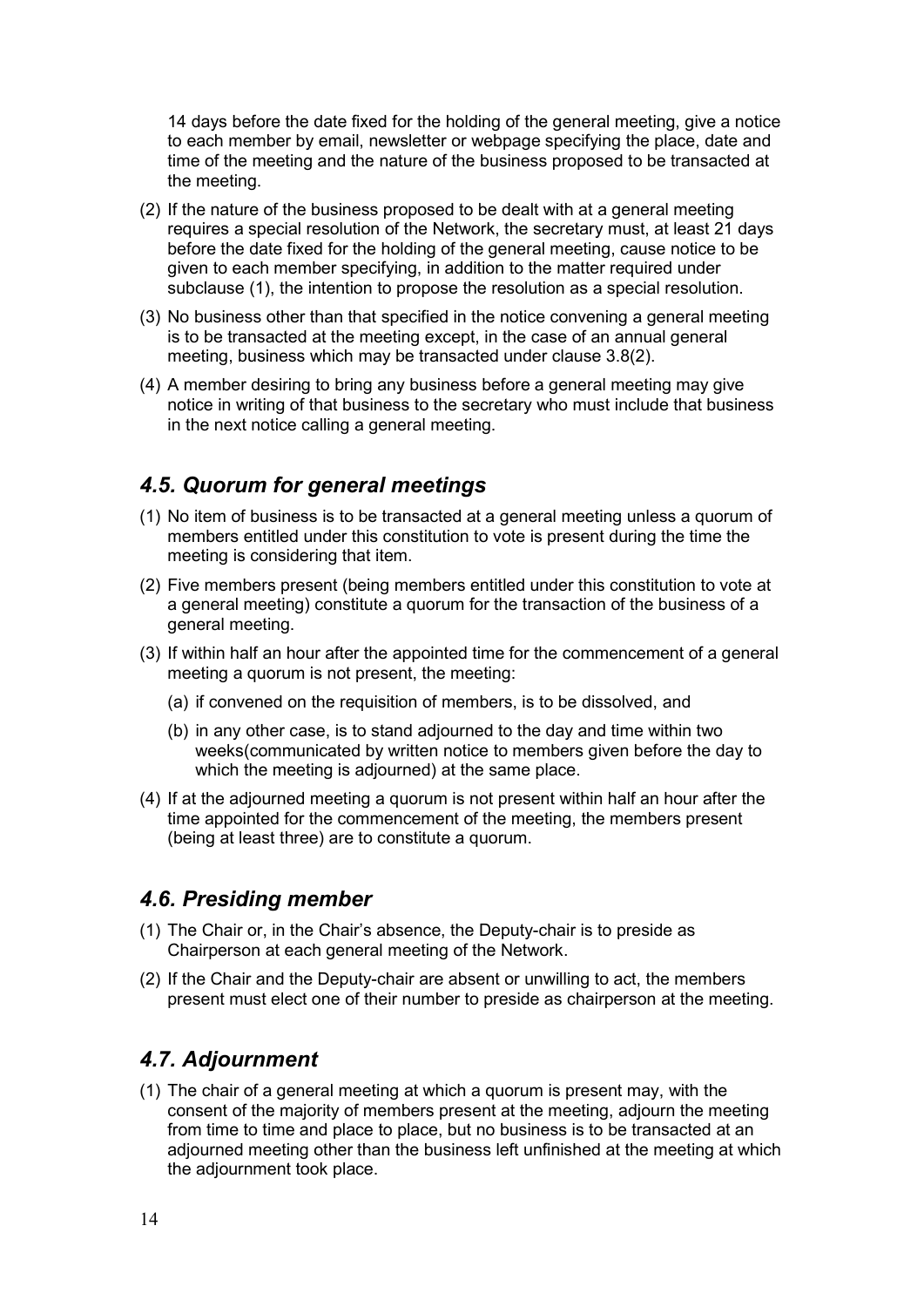- (2) If a general meeting is adjourned for 14 days or more, the secretary must give written or oral notice of the adjourned meeting to each member of the Network stating the place, date and time of the meeting and the nature of the business to be transacted at the meeting.
- (3) Except as provided in subclauses (1) and (2), notice of an adjournment of a general meeting or of the business to be transacted at an adjourned meeting is not required to be given.

# 4.8. Making of decisions

- (1) A question arising at a general meeting of the Network is to be determined by either:
	- (a) a show of hands, or
	- (b) if on the motion of the chair or if 5 or more members present at the meeting decide, that the question should be determined by a written ballot.
- (2) If the question is to be determined by a show of hands, a declaration by the chair that a resolution has, on a show of hands, been carried or carried unanimously or carried by a particular majority or lost, or an entry to that effect in the minute book of the Network, is evidence of the fact without proof of the number or proportion of the votes recorded in favour of or against that resolution.
- (3) If the question is to be determined by a written ballot, the ballot is to be conducted in accordance with the directions of the chair.

### 4.9. Special resolutions

A special resolution may only be passed by the Network in accordance with section 39 of the Act.

# 4.10. Voting

- (1) On any question arising at a general meeting of the Network a member has one vote only.
- (2) In the case of an equality of votes on a question at a general meeting, the chair of the meeting is entitled to exercise a second or casting vote.
- (3) A member is not entitled to vote at any general meeting of the Network unless all money due and payable by the member to the Network has been paid.
- (4) A member is not entitled to vote at any general meeting of the Network if the member is under 18 years of age

# 4.11. Proxy votes not permitted

Proxy voting must not be undertaken at or in respect of a general meeting.

#### 4.12. Postal or electronic ballots

The Network may hold a postal or electronic ballot (as the committee determines) to determine any issue or proposal (other than an appeal under clause 2.10).

.

.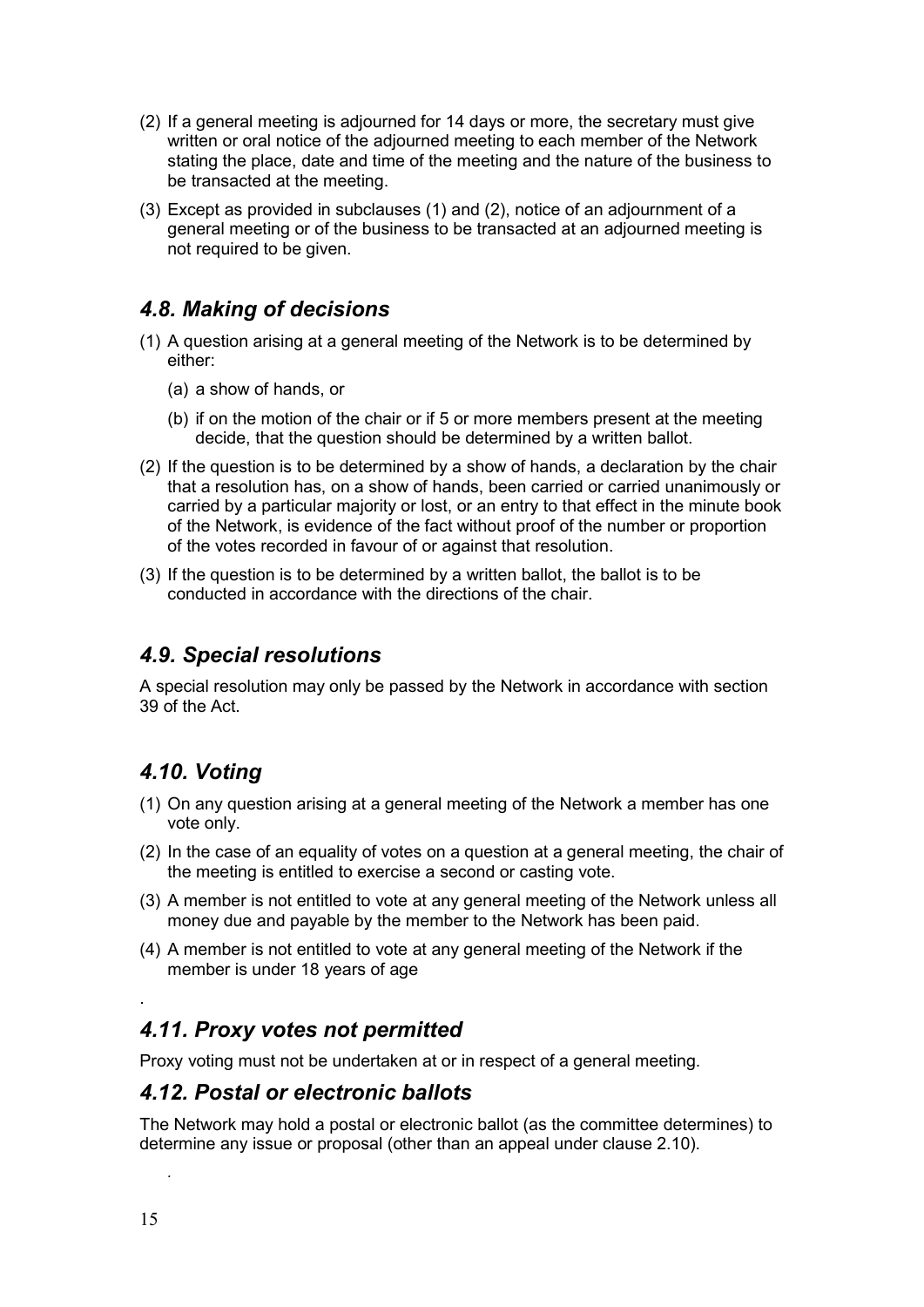# Part 5 - Miscellaneous

# 5.1. Insurance

The Network may effect and maintain insurance.

# 5.2. Funds - source

- (1) The funds of the Network are to be derived from fees, members, donations, grants and business undertakings and, subject to any resolution passed by the Network in general meeting, such other sources as the committee determines.
- (2) All money received by the Network must be deposited as soon as practicable and without deduction to the credit of the Network's bank or other authorised deposittaking institution account.
- (3) The Network must, as soon as practicable after receiving any money, issue an appropriate receipt.

# 5.3. Funds - management

- (1) Subject to any resolution passed by the Network in general meeting, the funds of the Network are to be used in pursuance of the objects of the Network in such manner as the committee determines.
- (2) All cheques, drafts, bills of exchange, promissory notes and other negotiable instruments must be signed by any 2 members of the committee or employees of the Network, being members or employees authorised to do so by the committee.

# 5.4. Network is non profit

Subject to the Act and Regulation the Network must apply its funds and assets solely in pursuance of the objects of the association and must not conduct its affairs so as to provide a pecuniary gain for any of its members. Section 5 of the Act defines pecuniary gain for the purpose of this clause.

# 5.5. Distribution of property on winding up of the Network

- (1) Subject to the Act and Regulations, in a winding up of the Network, any surplus property of the Network is to be transferred to another organisation, in the Hunter Region, with similar objects and which is not carried on for the profit or gain of its individual members.
- (2) In this clause, a reference to the surplus property of the Network is a reference to that property of the Network remaining after satisfaction of the debts and liabilities of the Network and the costs, charges and expenses of the winding up of the Network. Note Section 65 of the Act provides for the distribution of surplus property on the winding up of an association.

# 5.6. Change of name, objects and constitution

An application for registration of a change in the Network's name, objects or constitution in accordance with section 10 of the Act is to be made by the public officer or a committee member.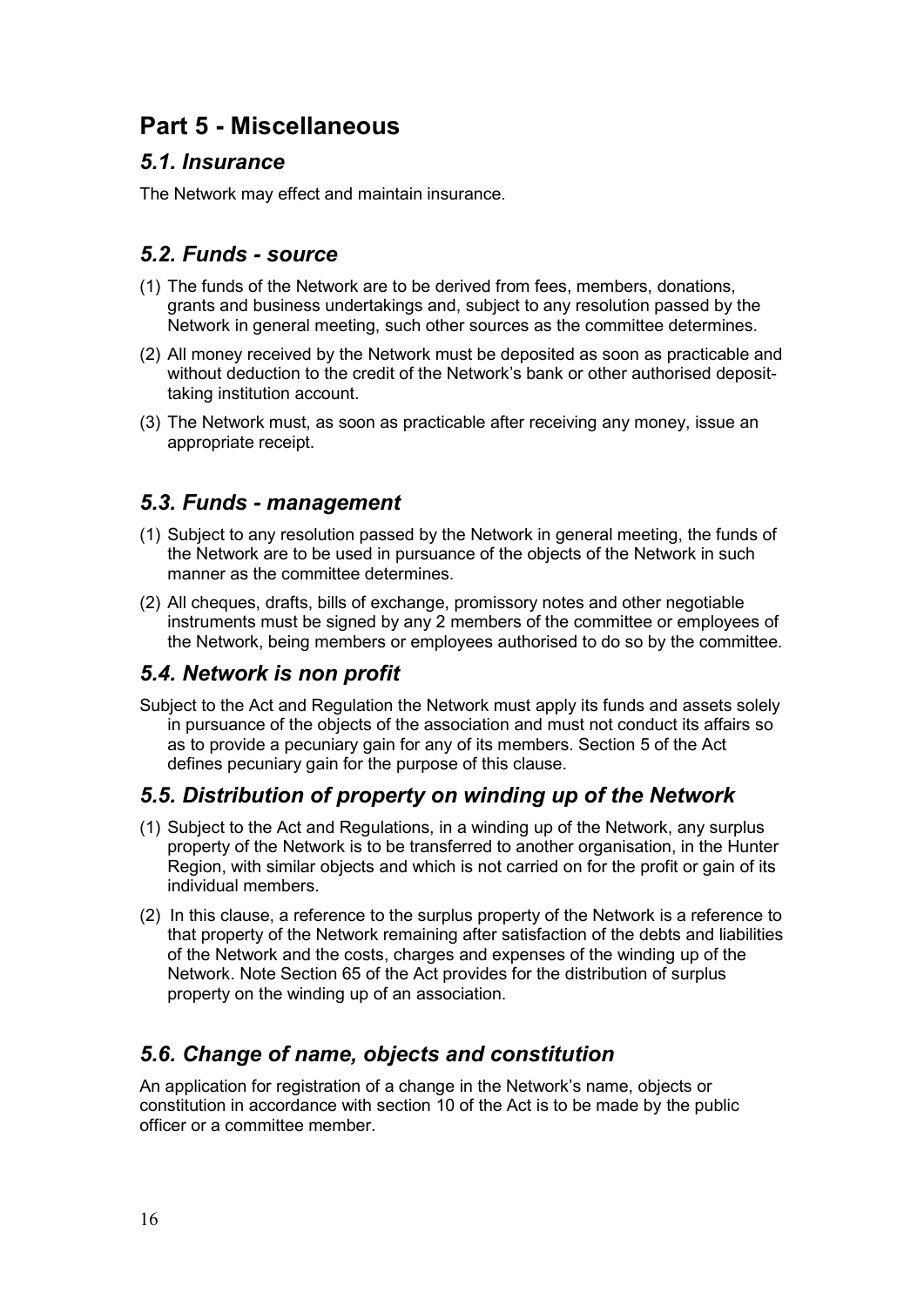# 5.7. Custody of books etc

Except as otherwise provided by this constitution, all records, books and other documents relating to the association must be kept in NSW at the main premises of the Network in the custody of the public officer.

#### 5.8. Inspection of books etc

- (1) The following documents must be open to inspection, free of charge, by a member of the Network at any reasonable hour:
	- (a) records, books and other financial documents of the Network,
	- (b) this constitution,
	- (c) minutes of all committee meetings and general meetings of the Network.
- (2) A member of the Network may obtain a copy of any of the documents referred to in subclause (1) on payment of a fee of not more than \$1 for each page copied.
- (3) Despite subclauses (1) and (2), the committee may refuse to permit a member of the Network to inspect or obtain a copy of records of the Network that relate to confidential, personal, employment, commercial or legal matters, as it may be prejudicial to the interests of the Network to do so.

#### 5.9. Service of notices

- (1) For the purpose of this constitution, a notice may be served on or given to a person:
	- (a) by delivering it to the person personally, or
	- (b) by sending it by pre-paid post to the address of the person, or
	- (c) by sending it by facsimile transmission or some other form of electronic transmission to an address specified by the person for giving or serving the notice.
- (2) For the purpose of this constitution, a notice is taken, unless the contrary is proved, to have been given or served:
	- a. in the case of a notice given or served personally, on the date on which it is received by the addressee, and
	- b. in the case of a notice sent by pre-paid post, on the date when it would have been delivered in the ordinary course of post, and
	- c. in the case of a notice sent by facsimile transmission or some other form of electronic transmission, on the date it was sent or, if the machine from which the transmission was sent produces a report indicating that the notice was sent on a later date, on that date.

#### 5.10. Financial year

The financial year of the network is:

(a) the period of time commencing on the date of incorporation of the Network and ending on the following 30 June, and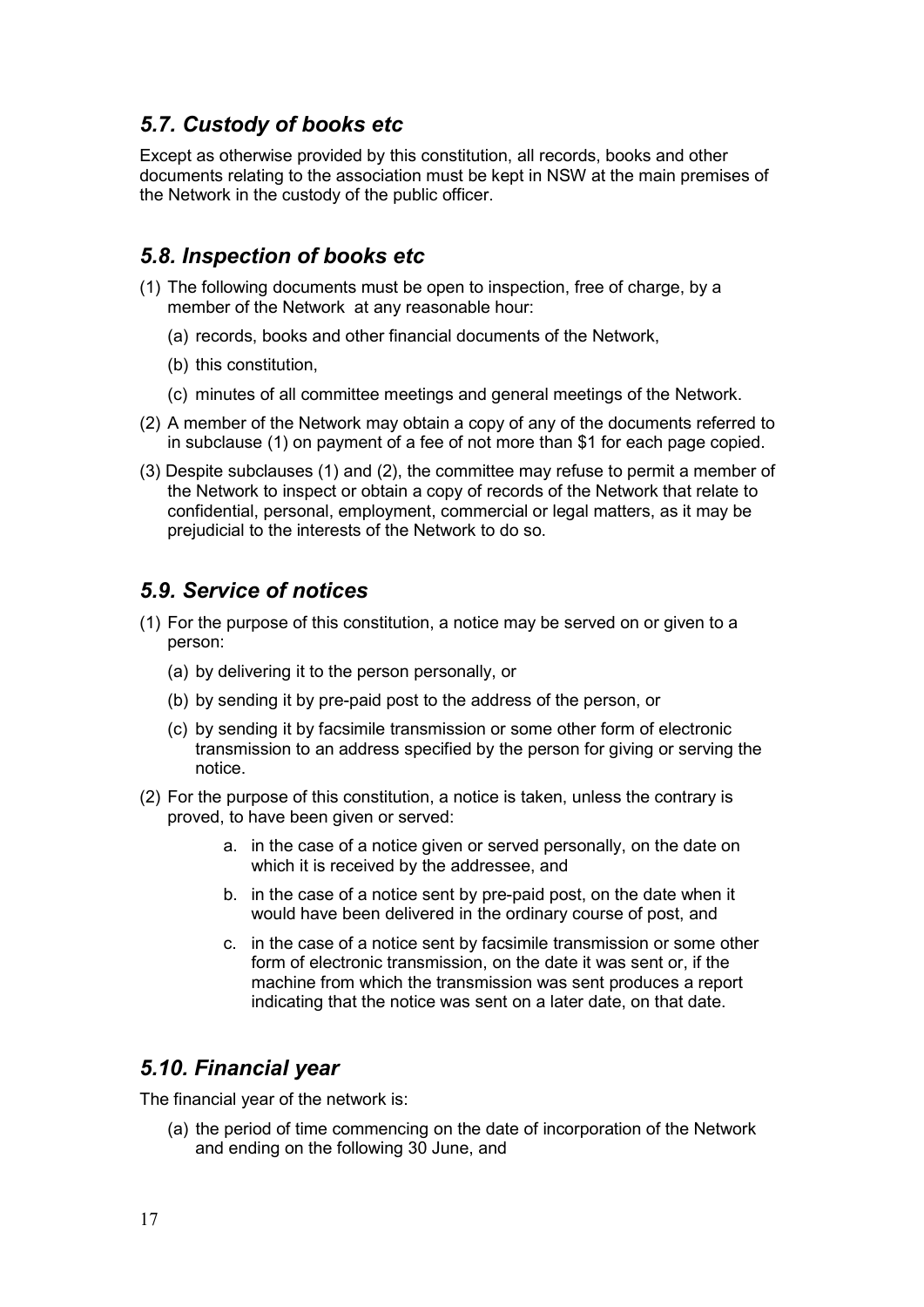(b) each period of 12 months after the expiration of the previous financial year of the Network, commencing on 1 July and ending on the following 30 June.

# 5.11 Amalgamation of associations

The Network may, by special resolution at a general meeting, and where it furthers the objectives of the Network

- . amalgamate with one or more incorporated associations
- having similar objectives; and  $\square$
- . whose association rules prohibit the distribution of assets and income to members; and  $\Box$
- . whose association must be exempt from income tax  $\Box$

# 5.12. Public Fund

a) Establishment of the Public Fund

To establish and maintain a public fund to be called the Lake Macquarie Landcare Network Public Fund for the specific purpose of supporting the environmental objects/purposes of Lake Macquarie Landcare Network Inc. The fund is established to receive all gifts of money or property for this purpose and any money received because of such gifts must be credited to its bank account. The Funds must not receive any other money or property into its account and it must comply with subdivision 30-E of the Income Tax Assessment Act 1997.

b) Requirements of Public Fund

The Network must inform the department responsible for the environment as soon as possible if:

- i. It changes its name or the name of its public fund ; or
- ii. There is any change to the membership of the management committee of the public fund; or
- iii. There has been any departure from the model rules for public funds located in the Guideline to the Register of Environmental Organisations.
- c) Ministerial Rules The organisation agrees to comply with any rules that the Treasurer and the Minister with the responsibility for the environment may make to ensure gifts made to the fund are only used for its principal purpose.
- d) Not-for-Profit

The income and property of the Network shall be used and applied solely in promotion of its objects and no portion shall be distributed, paid or transferred directly or indirectly by way of dividend, bonus or by way of profit to members, directors or trustees of the Network.

e) Conduit Policy